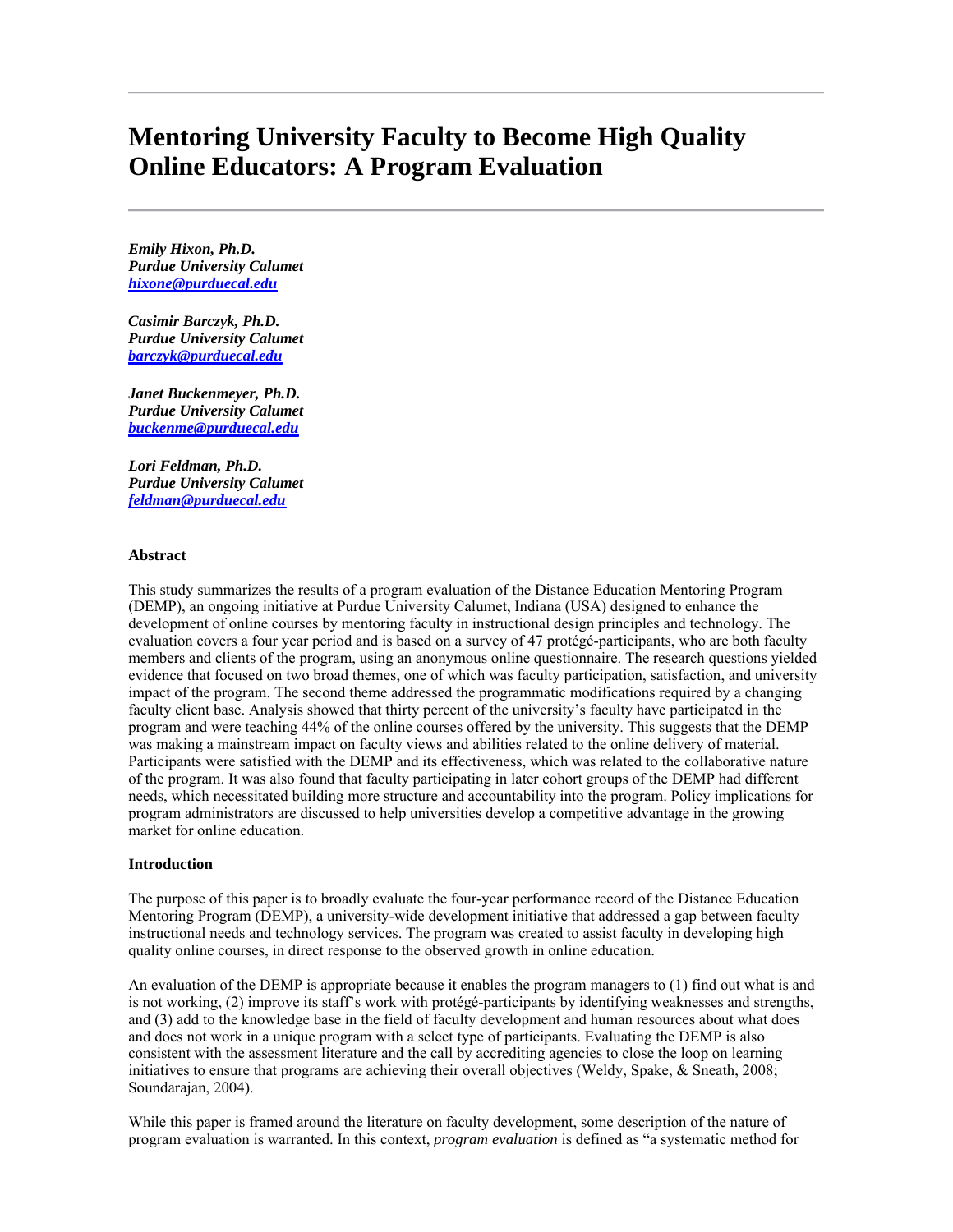collecting, analyzing, and using information to answer basic questions about a program" (Goldstein, 2010). In its most general sense, it is a process carried out to determine worth. Our definition focuses on the process to determine whether a program is effective: Are participants deriving the desired benefits? Are participants satisfied with the services provided? Do staff members have the best skills to deliver the required services? Addressing these types of questions constitutes an assessment of "how the program is being implemented" (Rossi, Lipsey, & Freeman, 2004).

The analysis involved in assessing how a program is implemented looks beyond what the program is theoretically designed to accomplish and evaluates instead, how the program actually operates. It assesses whether the program's critical success factors are being implemented. One particular model of program evaluation used as a basis for this study, Scriven's goal –free evaluation model, "allows the evaluator to assess program effects on the clients of the program. The evaluator must then undertake an investigation to determine the causal links that connect program activities to the identified effects" (Gredler, 1996, p. 57). Scriven's model is appropriate because it "sensitizes evaluators to be attentive to a wide range of program effects" (Stecher, 1990, as cited in Gredler, 1996, p. 55). This is important because administrators and policy-makers must go beyond discovering and installing what they decide is the best program they can devise for a particular problem. They must, and recently have, undertaken a process to determine how these programs actually behave – "to measure the outcomes under operating conditions and find out whether the program is accomplishing what was intended and, if not, be in a position to discontinue or improve it" (Quade, 1982, p. 262).

This paper describes the evaluation of the DEMP as an ongoing process of assessment designed to provide information about its past and current operations and effectiveness in order to assist in making decisions about the future. The broad questions about the effectiveness of the DEMP to be addressed include:

1. Were the protégé-participants satisfied and did they view the program as effective?

2. What elements of the program were responsible for the protégé-participants' ratings of the program's effectiveness?

- 3. How has enrollment varied as the program matured over its first four years?
- 4. How has the DEMP evolved during its first four years?
- 5. After the program's first four years, what impact has it had on the university in relation to the

"saturation" of faculty participants and the number of online courses?

This paper is divided into five sections. The first describes the broader literature on faculty development as it relates to the creation and delivery of online courses. The second describes the four stages of the DEMP. The third discusses the method used to collect the program evaluation data. The fourth presents a summary of the results of analyses designed to answer the five research questions. The last section presents the limitations to the study, conclusions, and preliminary implications for policy.

# **Faculty Development and Online Education**

In their most recent survey of U.S.-based universities, Allen and Seaman (2010b) found that online education continues to grow. They assert unequivocally that "Online enrollments have continued to grow at rates far in excess of the total higher education student population, with the most recent data demonstrating continued substantial growth" (p. 2). Further, chief academic officers at higher education institutions are increasingly likely to indicate that online education is a critical component in their long-term strategy (Allen & Seaman, 2010b). These data and projections of growth suggest that more faculty will need to teach online to meet the growing demand for online courses and programs.

Research and experience have shown, however, that developing and teaching an online course is a different experience from more traditional modes of instruction. Knowing how to use the institution's course management system isn't enough, and faculty developing and teaching online courses may find themselves facing a variety of new challenges. Many authors argue that the online environment promotes a more learnercentered instructional approach, requiring instructors to share control of the learning process with students and take on a more facilitative role (e.g., Jolliffe, Ritter, & Stevens, 2001; Palloff & Praff, 1999, 2001; Shearer, 2003). Research also suggests that faculty may struggle with learning the necessary technology skills (e.g., Giannoni & Tesone, 2003; Institute for Higher Education Policy, 2000; National Education Association, 2000), adapting their pedagogic strategies for the online environment (e.g., Ooman-Early & Murphy, 2009; Palloff & Pratt, 2001; White, 2000; Wolf, 2006; Yang & Cornelious, 2005), conceptualizing their course for the new environment (e.g, Kang, 2001), and finding the increased time required to develop quality online courses (e.g., Bonk, 2001; National Education Association, 2000).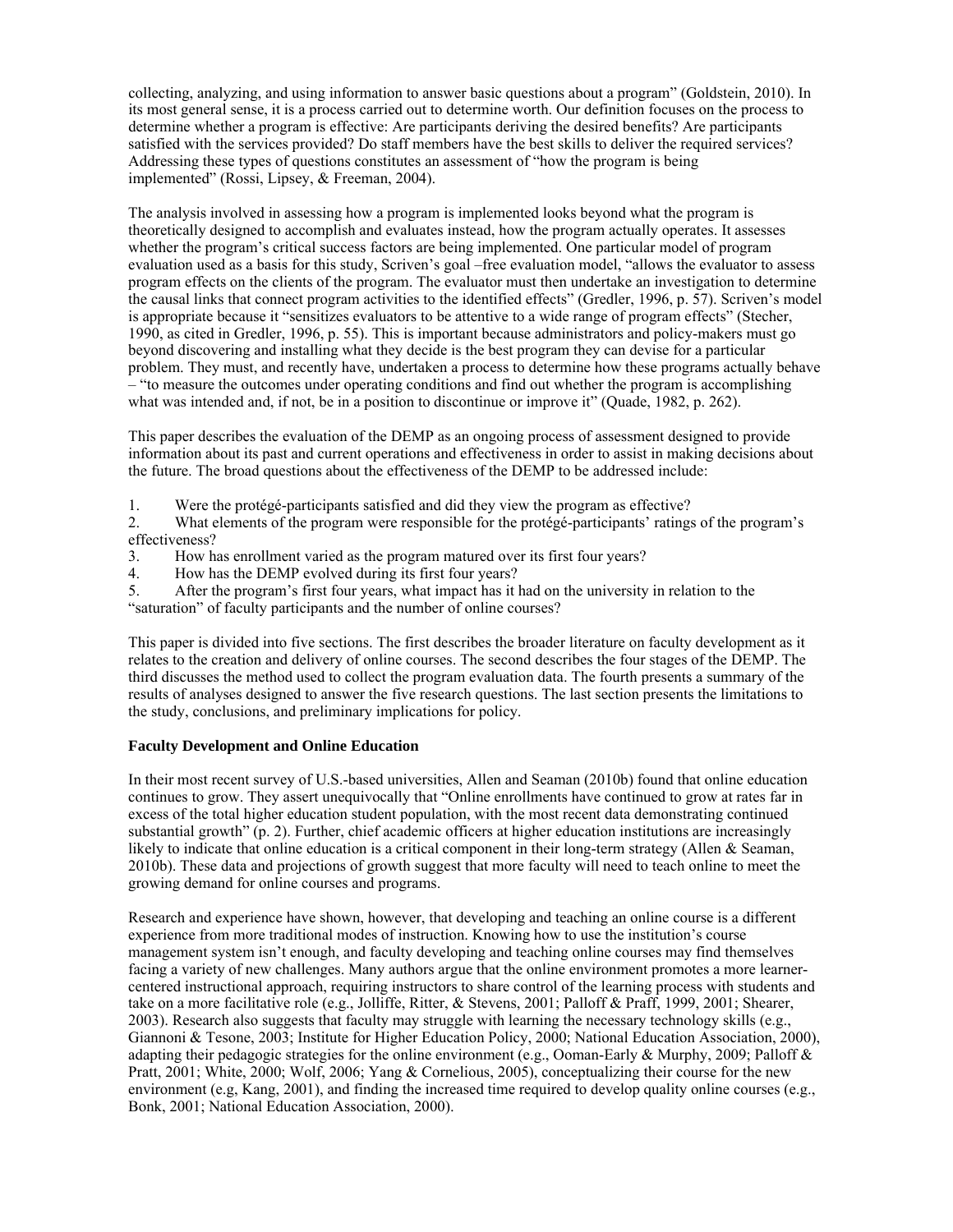Institutions recognize the unique challenges faculty encounter when teaching in an online environment and are seeking models to address these challenges through training and development. According to Allen and Seaman (2010a), the vast majority of institutions (81%) provide some type of formal or informal training for faculty teaching online. This training may take one or more formats including informal mentoring, formal mentoring, an internally run training course, and/or an externally run training course. Wolf (2006) emphasizes the need for a structured approach and argues that "Faculty who will be teaching online are successful when they participate in formal training" (p. 55). Collaborative approaches, including those with a mentoring focus, offer many benefits and are being more widely implemented (e.g., Hixon, 2009; Knowles & Kalata, 2007; Oblinger & Hawkins, 2006; Puzziferro & Shelton, 2008; Xu & Morris, 2007). The DEMP, which is the focus for this program evaluation paper, is one such program. The cohort-based mentoring program described below is designed to support faculty to overcome the challenges encountered when delivering courses in the online environment.

## **Stages of the Distance Education Mentoring Program**

The DEMP is designed to educate and certify faculty members in the principles of instructional design so as to enhance the quality of their online courses. Specifically, the purposes of the DEMP are (1) to ensure the academic integrity of distance education courses and (2) to align the conditions for learning with the technology used to deliver courses. The program uses a rubric developed by Quality Matters (QM), which is a faculty centered, peer review-based process designed to certify the quality of online courses and their components (MarylandOnline, 2006). Faculty members who have completed the QM certification process and have online teaching experience serve as mentors. Each protégé is paired with a mentor from outside his/her discipline to ensure a focus on instructional design as presented in the QM rubric and avoid involvement with course content. A timeline showing a protégé's progression through the DEMP is provided in Figure 1.



**Figure 1.** *Four-stage model of the Distance Education Mentoring Program*

The first stage of the DEMP, Learning, takes place during one semester. During the learning stage, mentors and protégés receive a quarter-time release from their other responsibilities or a stipend as compensation to work together as they design and develop their online courses. The focus of their interactions is on the instructional design process and the Quality Matters criteria. In addition to an intensive knowledge exchange session and several workshops, participants are enrolled in an online course entitled "Online Teaching Institute." In that course created in the university's course management system, participants engage in online discussions and have access to resources related to the instructional design process.

After the courses have been developed, they are self-assessed by the protégés and evaluated by the mentors. Based on the feedback from the mentors, protégés can revise their courses before teaching them the following semester – in the Teaching stage. Once the protégés have taught their courses, all course materials (including student and instructor interactions) are again evaluated by the mentors according to the Quality Matters rubric during the Evaluation stage. Based on their attainment of the criteria, protégés' courses are scored as either "pass," "conditional pass", or "fail." Protégés whose courses do not receive a pass are given an opportunity to improve their course based on the mentors' feedback. Once protégés have taught their course and receive a "pass" rating based on the mentors' evaluation, they are publically recognized at a luncheon and presented with a certificate of completion (the Acknowledge stage). Additional information about the structure of the Distance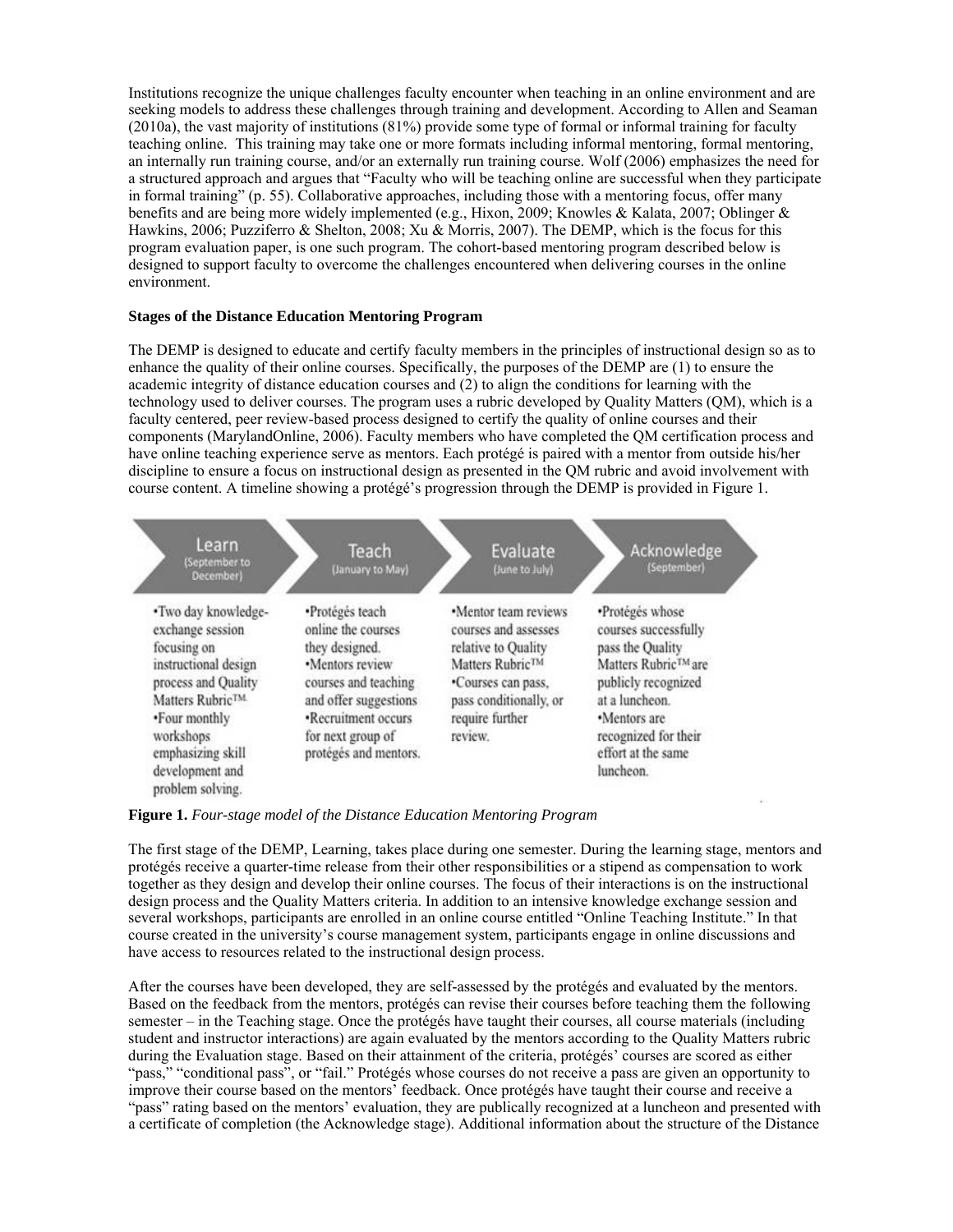Education Mentoring Program has been reported by Barczyk, Buckenmeyer, and Feldman (2010).

## **Research Approach and Methodology**

A key component in evaluating the program's effectiveness is examining the perceptions of the faculty protégés. The four cohorts of faculty who participated in the DEMP between 2006-2010 were invited to complete a survey related to their experience in the program. A total of 92 faculty participants were contacted with a request to complete the electronic survey.

## **Survey Instrument**

Three authors of this article used their insights as mentors and a protégé involved in the first iteration of the DEMP (as summarized in Barczyk, Buckenmeyer, and Feldman, 2010) to develop the survey questionnaire. Research suggests that skilled faculty members and structured faculty development programs are key ingredients of quality distance courses (North Central Association of Colleges and Schools, Higher Learning Commission, 2007). Faculty who teach online must be provided with both training and continuous support (Willis, 1994). The survey questions created reflect these criteria. Specifically, the questionnaire asked about the development of skills to teach online, the focus on instructional design for online instruction, qualities of the mentoring relationship, working as a team, and general beliefs about online instruction.

The questionnaire contained 72 closed-ended items, 58 of which related to the characteristics and outcomes of mentoring as well as to the quality management aspects of the DEMP (the remaining 14 questions were demographic items). A majority of the items required the protégés to rate their attitudes and perceptions using a four-point Likert scale where 1 corresponded to a rating of strongly disagree and 4 corresponded to a rating of strongly agree. Reliability of the survey instrument was calculated using Cronbach's alpha ( $\alpha$  = .971) revealing strong internal consistency.

## **Procedure**

The survey questionnaire was administered electronically through the university's Blackboard site. Participants in the first three cohorts were contacted after the completion of the third year of the program (April 2009). Participants of the fourth cohort were contacted at the conclusion of the fourth year of the program (April 2010). In each case, faculty participants were sent an email message that explained the study and invited them to participate in the voluntary confidential survey. The faculty were instructed to access the questionnaire by clicking on the appropriate site in their Blackboard menu. Faculty participants who had not completed the survey were sent follow-up email communications reminding them of their invitation to participate.

# **Results and Discussion**

# **Demographics**

Forty-seven individuals (representing a response rate of 51.1%) completed the online questionnaire. All participants are or were professors or instructors at a university in a Midwestern state, and represent a variety of disciplines. The respondents ranged in age from early 30s to over 66 years old, and had an average of 16.14 years of experience in higher education. The respondents included 26 females and 18 males (3 nonrespondents). The majority of respondents (67.4%) had taught an online course prior to participating in the program, though far fewer respondents (34.1%) had taken an online course. Additional demographic information will be reported below within the context of specific research questions.

# **Research Question #1:** *Were the protégé-participants satisfied and did they view the program as effective?*

The survey instrument included several questions related to participant satisfaction and perceptions of the program's effectiveness. Table 1 includes the relevant questions and participants' responses.

# **Table 1.** *Protégés' perceptions of satisfaction and program effectiveness*

|                                                                       |      |    | % agreed |
|-----------------------------------------------------------------------|------|----|----------|
| If am satisfied with my overall experience in the DEMP                |      | 43 | 88.4%    |
| Instructor certification achieved through the DEMP is a way to pursue | 3.40 | 45 | 88.9%    |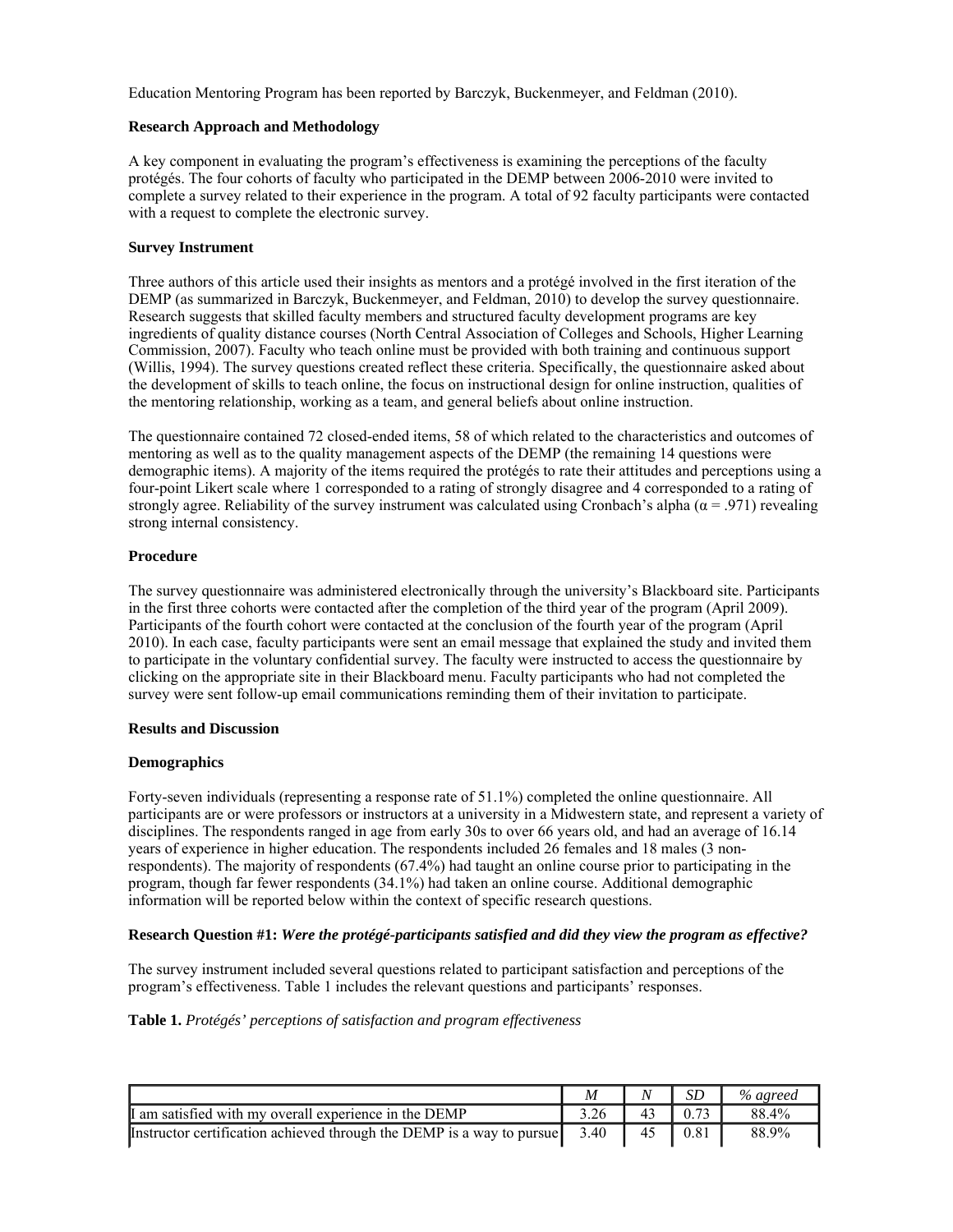| continuous improvement                                                                                  |       |    |      |          |
|---------------------------------------------------------------------------------------------------------|-------|----|------|----------|
| My online teaching has improved as a result of participation in the<br><b>DEMP</b>                      | 3.45  | 42 | 0.67 | $95.2\%$ |
| My on-campus or traditional classroom teaching has improved as a<br>result of participation in the DEMP | 2.95  | 43 | 0.75 | 79.1%    |
| I have been able to apply the skills and knowledge acquired from the<br>DEMP to other online courses    | 3.34  | 44 | 0.78 | $90.9\%$ |
| I have been able to apply the skills and knowledge from the DEMP to<br>other courses                    |       | 44 | 0.70 | 93.2%    |
| I have made changes to my other courses as a result of participating in<br>the DEMP                     | 3 3 4 | 44 | 0.71 | $90.9\%$ |

The participants' responses indicate that in general, they are satisfied with the program and are able to use what they learn in the program to improve their teaching more broadly.

## **Research Question #2:** *What elements of the program were responsible for the protégé-participants' ratings of the program's effectiveness?*

To better understand the mechanisms behind these ratings, numerous faculty and program characteristics were examined in relation to participants' ratings of program effectiveness. A composite rating indicating program effectiveness was calculated based on the above seven questions in Table 1 related to participants' perceptions of satisfaction with the program, improvement of teaching, and transfer of learning. Reliability was calculated using Cronbach's alpha, which indicated that the questions form a reliable factor ( $\alpha = .90$ , N = 7).

Specific characteristics of the DEMP were examined in relation to program effectiveness. Each of these factors was based on multiple questions from the questionnaire, which were used to create a composite factor score (See Table 2). The reliability of each factor was calculated using Cronbach's alpha. Three program characteristics were examined: focus on instructional design for online learning ( $\alpha = .91$ , N = 8), qualities of the mentoring relationship ( $\alpha = .94$ , N = 15), and the collaborative qualities of the program ( $\alpha = .92$ , N = 8).

| <b>Program Characteristics</b>                                                    | M    | N  | <b>SD</b>          |
|-----------------------------------------------------------------------------------|------|----|--------------------|
| <b>Instructional Design</b>                                                       |      |    |                    |
| I demonstrated a competency to develop learning objectives                        | 3.33 | 46 | $\vert 0.73 \vert$ |
| I demonstrated a competency to align objectives, learning activities, and         | 3.37 | 46 | $\vert 0.77 \vert$ |
| assessment                                                                        |      |    |                    |
| My mentor facilitated my learning about instructional design                      | 3.15 | 46 | $\vert 0.85 \vert$ |
| My mentor facilitated my ability to apply instructional design principles         | 3.00 | 46 | 0.82               |
| The focus of my mentor was on the instructional design rather than the content of | 3.26 | 46 | 0.72               |
| my course                                                                         |      |    |                    |
| My mentor knew how to apply the principles of learning                            | 3.25 | 44 | 0.81               |
| The Distance Education Mentoring Program provided me with a working               | 3.12 | 45 | $\vert 0.75 \vert$ |
| knowledge of the infrastructure supporting online learning                        |      |    |                    |
| The Distance Education Mentoring Program exposed me to models of teaching         | 3.36 | 45 | 0.68               |
| excellence particularly appropriate for distance education                        |      |    |                    |
| Cronbach's $a = .90$                                                              |      |    |                    |
| Mentoring Relationship                                                            |      |    |                    |
| My mentor facilitated my growth as an online instructor                           | 3.24 | 46 | 0.82               |
| My mentor worked to serve my needs                                                | 3.33 | 46 | $\vert 0.73 \vert$ |
| My mentor responded to my questions in a timely manner                            | 3.39 | 46 | 0.68               |
| My mentor shared information from his/her course to help me visualize processes   | 3.26 | 46 | $\mathbf{0.77}$    |
| and outcomes                                                                      |      |    |                    |
| My mentor devoted time to establishing good rapport with me                       | 3.28 | 46 | $\overline{0.81}$  |
| My mentor devoted time to clarifying expectations                                 | 3.21 | 46 | 0.81               |
| I would have benefited from more intensive interaction with my mentor earlier in  | 2.64 | 45 | 0.90               |
| the program                                                                       |      |    |                    |
| My mentor provided me with adequate feedback once I submitted my course for       | 3.11 | 43 | 0.96               |
|                                                                                   |      |    |                    |

| Table 2. Participants' Perceptions of Program Characteristics |
|---------------------------------------------------------------|
|---------------------------------------------------------------|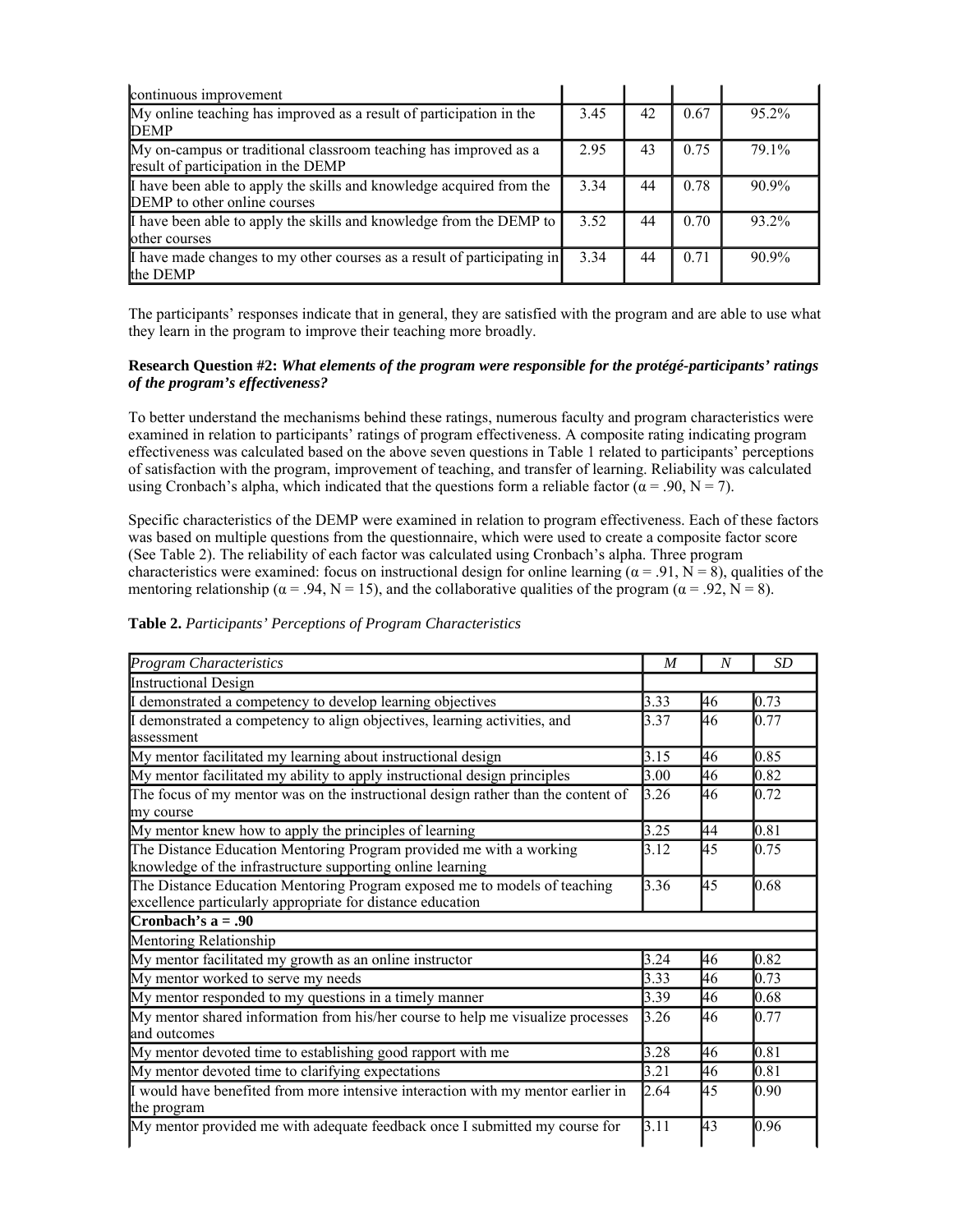| evaluation                                                                                                                                                                                                                       |      |                 |                    |
|----------------------------------------------------------------------------------------------------------------------------------------------------------------------------------------------------------------------------------|------|-----------------|--------------------|
| I developed a friendship with my mentor                                                                                                                                                                                          | 3.01 | 46              | 0.86               |
| My mentor provided me with career support                                                                                                                                                                                        | 2.22 | 41              | 0.99               |
| My mentor provided me with psychological support                                                                                                                                                                                 | 2.64 | 44              | 0.97               |
| My mentor knew how to engender trust                                                                                                                                                                                             | 3.02 | $\overline{43}$ | 0.80               |
| My mentor knew how to share information openly                                                                                                                                                                                   | 3.63 | 44              | 0.65               |
| My mentor exhibited strong interpersonal skills within a professional framework                                                                                                                                                  | 3.33 | 45              | 0.86               |
| My mentor had an open door policy encouraging us to freely offer suggestions                                                                                                                                                     | 3.39 | 44              | $\vert 0.72 \vert$ |
| Cronbach's $a = .94$                                                                                                                                                                                                             |      |                 |                    |
| Collaborative Atmosphere                                                                                                                                                                                                         |      |                 |                    |
| I feel connected to my mentor or to other mentors in the DEMP                                                                                                                                                                    | 2.89 | 45              | 0.91               |
| My mentor provided me with access to new information                                                                                                                                                                             | 3.09 | 44              | 0.77               |
| The DEMP provided me with an introduction to knowledgeable individuals across<br>campus that could be helpful in the future                                                                                                      | 3.33 | 45              | $\vert 0.74 \vert$ |
| My opinions and suggestions for improvement in distance education were<br>encouraged and welcomed                                                                                                                                | 3.22 | 45              | $\vert 0.82 \vert$ |
| My opinions and suggestions offered during the DEMP were thoughtfully<br>considered                                                                                                                                              | 3.13 | 46              | $\vert 0.81 \vert$ |
| The DEMP encouraged working as a team with our mentors to solve problems                                                                                                                                                         | 2.98 | 45              | $\vert 0.75 \vert$ |
| Mentors used my feedback to improve the DEMP                                                                                                                                                                                     | 2.87 | $\overline{40}$ | 0.69               |
| When problems occurred, mentors in the DEMP were more interested in better<br>understanding processes (determining the causes of those problems so as to avoid<br>recurrences) rather than simply developing quick-fix solutions | 3.05 | 45              | 0.75               |
| Cronbach's $a = .92$                                                                                                                                                                                                             |      |                 |                    |

A regression analysis indicated that these three factors explain 59% of the variance in respondents' perceptions of the program's effectiveness  $(R2 = .59, F(3,43) = 19.42, p < .001)$ . More specifically, respondents' perceptions of the collaborative atmosphere of the program significantly predicted their views of program effectiveness ( $\beta = .80$ ,  $p = .001$ ). The more participants felt the program was collaborative (ideas were freely exchanged, feedback was welcomed, participants worked as a team and developed relationships), the more likely they were to feel that the program was effective.

## **Research Question #3:** *How has enrollment varied as the program matured over its first four years?*

Although year 3 had a somewhat smaller group of participants, enrollment in the program was fairly consistent over the first four years of the program. The numbers of protégés who participated in the DEMP and completed the survey by year are shown in Table 3.

|  | Table 3. Response Rates by Cohort |  |  |  |
|--|-----------------------------------|--|--|--|
|--|-----------------------------------|--|--|--|

|                               | N     | n      | % responded |
|-------------------------------|-------|--------|-------------|
| Year $1(2006 \text{ cohort})$ | 30    |        | 26.7%       |
| Year 2 (2007 cohort)          | 27    | 14     | 51.9%       |
| Year 3 (2008 cohort)          | 16    |        | 56.2%       |
| Year $4(2009 \text{ cohort})$ | 24    | 14     | 58.3%       |
| Total                         | $97*$ | $45**$ | 51.1%       |

*\* Some program participants were not invited to participate in this survey due to attrition (they left the university) or because of close involvement in the research project.* 

*\*\* Two respondents from years 1-3 did not indicate their year of participation in the program.*

DEMP directors and mentors observed changes in the faculty participants over time and began making program modifications to accommodate those changes (see Research Question #4 below). To better understand this dynamic, survey responses were examined based on year of participation in the program. Specifically, the responses of participants from years 1-3 were combined to form the Year 1-3 Cohort and compared with the responses of the most recent group, the Year 4 Cohort. Independent sample t-tests were used to compare the responses of the two groups on questions that generated continuous data. Chi square analyses were used to compare responses to questions that generated categorical data.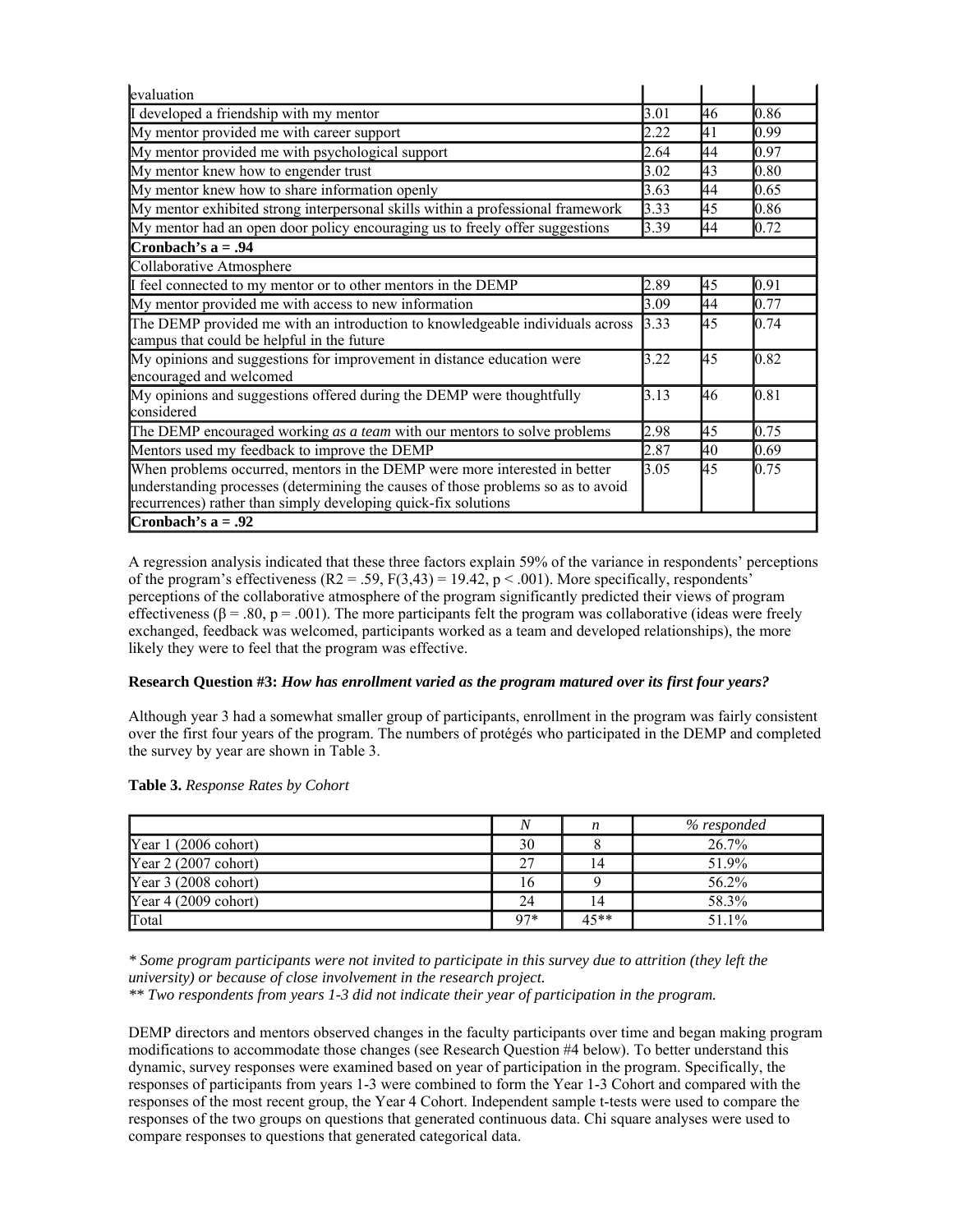*Demographic Differences.* Several differences were found based on the educational experience of the faculty. When respondents from the Year 4 Cohort were compared to Year 1-3 Cohort, there was a significant difference in the number of years following receipt of their terminal degrees  $t(38) = 5.75$ ,  $p = .011$ . Faculty respondents in the Year 1-3 Cohort earned their degrees longer ago ( $M = 16.96$ ,  $SD = 10.36$ ) than participants in the Year 4 Cohort ( $M = 8.42$ ,  $SD = 5.92$ ). Similarly, those in the year 4 cohort had been teaching at the university level a lesser number of years ( $M = 6.92$ ,  $SD = 7.94$ ) than respondents in the Year 1-3 Cohort ( $M =$ 14.82,  $SD = 8.79$ ,  $t(39) = 2.76$ ,  $p = .009$ . Consistent with these findings, more respondents had higher rank in the Year 1-3 Cohort than in the Year 4 Cohort,  $X2(4, N = 43) = 9.41$ ,  $p = .052$ . The distribution of faculty respondents by rank is summarized in Table 4.

## **Table 4.** *Rank of Respondents*

| Rank                                | Year 1-3 Cohort | Year 4 Cohort |
|-------------------------------------|-----------------|---------------|
| <b>Assistant Professor</b>          |                 |               |
| Associate Professor                 |                 |               |
| <b>Full Professor</b>               |                 |               |
| <b>Assistant Clinical Professor</b> |                 |               |
| Associate Clinical Professor        |                 |               |
| <b>Instructor</b>                   |                 |               |

Respondents in the Year 4 Cohort were also less likely to identify themselves as early adopters of technology. Respondents from this group were more likely to disagree with the statement "I am an early adopter of new technology" ( $M = 2.31$ ,  $SD = .95$ ) than respondents from the Year 1-3 Cohort ( $M = 3.24$ ,  $SD = .87$ ),  $t(40) =$  $3.12, p = .003$ .

Other key demographic variables that did not yield significant differences included age, previous online teaching experience, gender, and ethnicity.

*Differences in Experiences and Perceptions.* There were few significant differences between the experiences and perceptions of respondents in the Year 4 and Year 1-3 cohorts. One area where they differed, however, was in relation to the value they felt the online course added to their experience. Respondents from the Year 4 Cohort indicated that they benefitted more from the materials posted in the "Distance Learning Institute" online course ( $M = 3.69$ ,  $SD = .48$ ) than respondents from the Year 1-3 Cohort ( $M = 3.00$ ,  $SD = .83$ ),  $t(41) = 2.80$ , *p* = .008. Year 4 respondents also more strongly believed that the DEMP exposed them to models of teaching excellence particularly appropriate for distance education  $(M = 3.69, SD = .48)$  than respondents from the Year 1-3 Cohort ( $M = 3.23$ ,  $SD = .73$ ),  $t(41) = 2.08$ ,  $p = .044$ .

An important area where the cohort groups did not significantly differ from one another was related to participants' satisfaction with their overall experience in the DEMP,  $t(40) = 1.50$ ,  $p = .14$ . Both groups generally expressed satisfaction with their experiences in the program (years 1-3: *M* = 3.13, *SD =* .73; year 4:  $\overline{M}$  = 3.50,  $\overline{SD}$  = .67). The other factors discussed in relation to the first research question (participants' perceptions of teaching improvement and their reported ability to apply the knowledge and skills they learned in the program) also did not differ significantly between cohort groups.

## **Research Question #4:** *How has the DEMP evolved during its first four years?*

In the fourth year of the program, some changes were made in an attempt to accommodate the perceived changes in the faculty participants. While the program's basic framework (as described above) remained the same, a greater amount of structure was integrated in year four. The online course in which faculty participants were enrolled was redesigned to include a more defined structure with more targeted resources. Formal assignments were created and participants were required to submit them within the online course by specific deadlines. A formal meeting schedule was created to ensure that faculty participants were in regular contact with their mentors. Faculty members were also required to sign a contract that detailed the expectations for their participation and required them to identify individual goals and deadlines for their course development process.

Another major change to the program was a shift in focus from the development of purely online courses to the development of high-quality hybrid courses. Faculty members participating in year four of the program were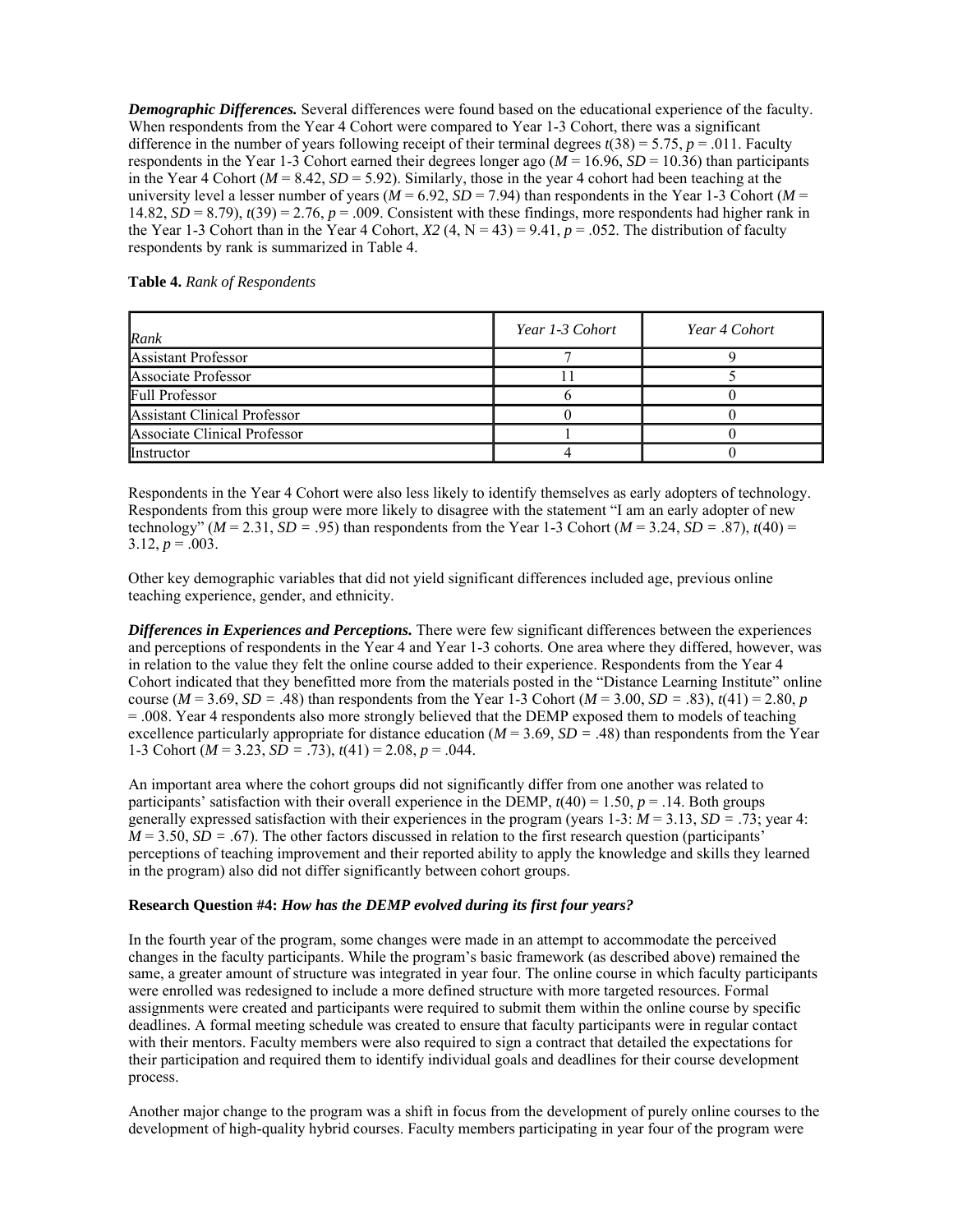doing so not necessarily because they were being required to teach an online course. Administrators saw the DEMP as a way for faculty members to learn more about emerging technologies and, more importantly, about developing an instructionally sound course. To alleviate some of the fear harbored by faculty participants about developing and teaching an online course, the DEMP allowed (and even encouraged) faculty participants to develop a hybrid course. The hope was that faculty members would be able to focus more on the instructional elements of the course development process without being overwhelmed with and frightened by the prospect of teaching a purely online course.

## **Research Question #5:** *After the program's first four years, what impact has it had on the university in relation to the "saturation" of faculty participants and the number of online courses?*

In the first four years, a total of 97 faculty members participated in the DEMP. Given that there are 313 fulltime faculty members at the institution, this represents a sizable portion (30.6%) of the faculty population. Table 5 demonstrates the cumulative effect of the program over time.

| Year     | $#$ faculty participants | $#$ faculty participants<br>(cumulative) | % of PUC faculty (cumulative)* |
|----------|--------------------------|------------------------------------------|--------------------------------|
| (2006)   |                          | 30                                       | $9.5\%$                        |
| 2(2007)  | ∠                        |                                          | $18.0\%$                       |
| 3(2008)  |                          |                                          | 23.0%                          |
| 4 (2009) | 24                       | Ω5                                       | $30.6\%$                       |

**Table 5.** *Cumulative faculty participation*

*\* According to 2009-2010 data, there were 317 full-time faculty and instructors at PUC who would be eligible to participate in the DEMP.*

Interesting insights can be gleaned by examining the data in Table 5 in relation to Rogers' Diffusion of Innovations Theory (2003). The instructional design and computer technology associated with online and hybrid course delivery can be viewed as innovations which become diffused in a university environment. The way the technology is diffused throughout the organization can be graphically presented as a distribution showing the percentage of faculty considered to be innovators, adopters, and laggards, as shown in Figure 2.

The cumulative percentage of faculty members who have participated in the DEMP (30.6%) suggests that the DEMP is making strides in disseminating online instruction, and technology integration more broadly, into the mainstream faculty population. As shown in Figure 2, the innovators and early adopters of an innovation typically make up 16% of a population. While it would be inaccurate to suggest that all of the innovators and early adopters of technology participated in the DEMP during the first two years (when it reached 18% saturation) or that all of those who participated during the first two years were innovators or early adopters, it is reasonable to suggest that many of the innovators and early adopters likely participated in the program during its first three years of operation. It is also reasonable to suggested that by year four, the DEMP was serving many faculty considered to be in "the majority" with regard to innovation adoption.



**Figure 2**. *Rogers' Diffusion of Innovations Theory*

Another measure of "saturation" related to the program is the number of online courses offered by faculty members who have participated in the DEMP. Table 6 shows the number of online courses offered by semester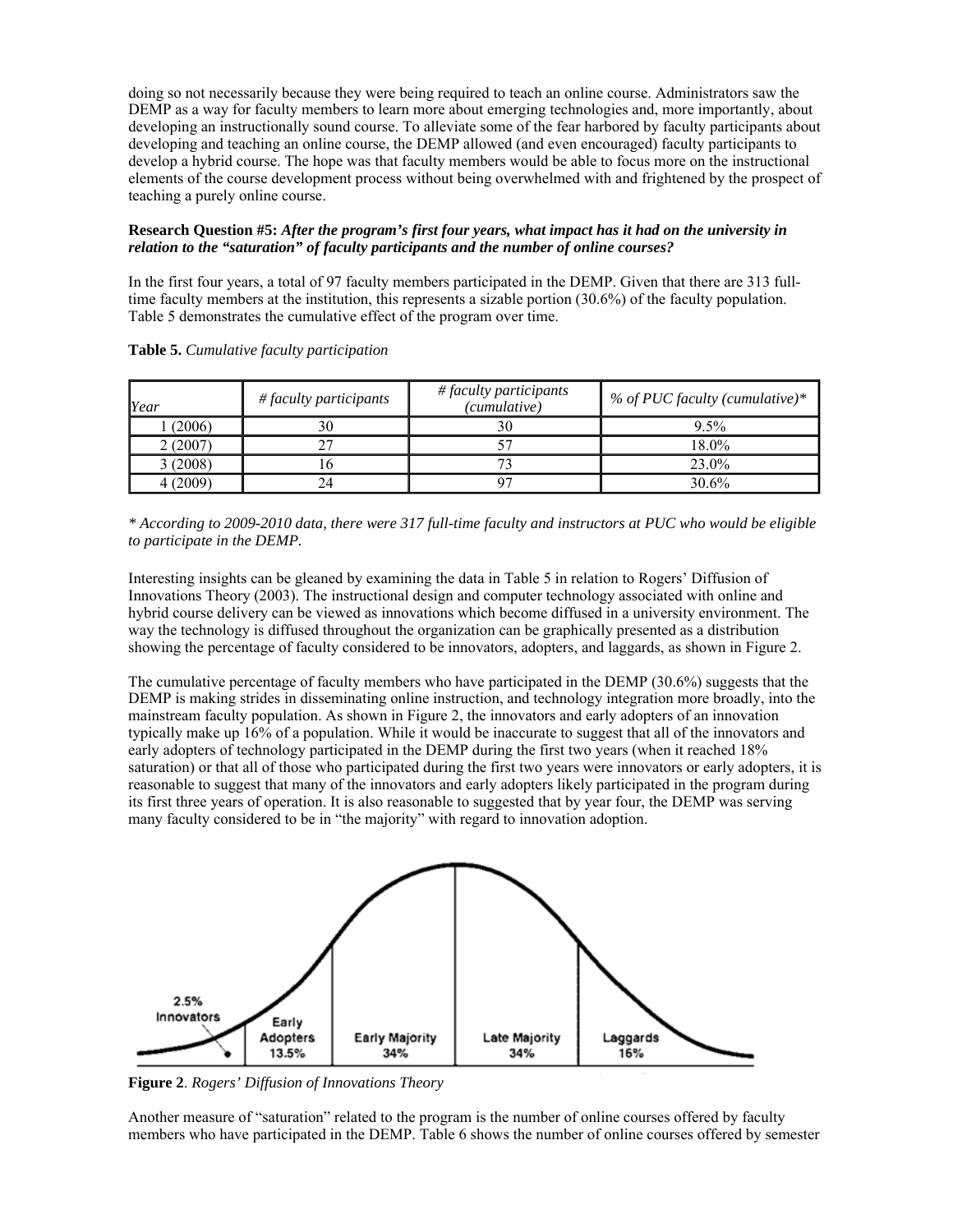and the number and percent of those online courses taught by faculty who participated in the DEMP. According to the four-stage model of the DEMP shown in Figure 1, faculty members enter the program during the fall semester. They begin to have an impact two semesters following their entry.

| <b>Impact of</b><br>Cohort | <i>Semester</i> | $#$ online courses offered | $#$ online courses taught<br>by DEMP faculty | % of online courses<br>taught by DEMP faculty |
|----------------------------|-----------------|----------------------------|----------------------------------------------|-----------------------------------------------|
| Year 1                     | Spring 2007     | 146                        | 46                                           | 31.5%                                         |
| (2006)                     | Fall 2007       | 159                        | 51                                           | 32.1%                                         |
| Year 2                     | Spring 2008     | 164                        | 71                                           | 43.3%                                         |
| (2007)                     | Fall 2008       | 165                        | 70                                           | 42.4%                                         |
| Year 3                     | Spring 2009     | 210                        | 97                                           | 46.2%                                         |
| (2008)                     | Fall 2009       | 183                        | 79                                           | 43.2%                                         |
| Year 4                     | Spring 2010     | 206                        | 104                                          | 50.5%                                         |
| (2009)                     | Fall 2010       | 195                        | 85                                           | 43.6%                                         |

**Table 6.** *Online courses taught by DEMP faculty*

There is an upward trend in the percentage of online courses taught by faculty who participated in the DEMP. Combining the data from Tables 5 and 6 reveals that 30.6% of the faculty who have participated in the program are now teaching 44% of the online courses offered by the institution.

# **Conclusions and Implications**

This evaluation of the DEMP culminated in results that can be viewed in terms of two broad themes: 1) faculty participation, satisfaction, and impact on the university, and 2) programmatic modifications to address the changing characteristics of the faculty participants.

The first theme concerns the institutional impact of faculty participation in and satisfaction with the DEMP. As a result of four cohorts of faculty participating in the DEMP, over 30% of the university's faculty have participated in the program. When considered in relation to Rogers' Diffusion of Innovation theory (2003), it is probable that the program is making a mainstream impact on faculty views and abilities related to the online delivery of material. The program is not simply reinforcing the views and skills of those already knowledgeable about online instruction. Over the last four years the DEMP has reached out to those who do not consider themselves early adopters of technology or leaders in online instruction. With program participants teaching 44% of the online courses offered, the DEMP is making strides with "the majority," of faculty who are important resources to an institution looking to expand high-quality online offerings.

This program evaluation also revealed evidence to suggest that the mentoring-based online course development program impacted faculty participants beyond the course they were developing. If a program such as the DEMP can impact faculty teaching beliefs and strategies more broadly (as the initial self-report data suggests), then the number of courses and students impacted can grow exponentially. Such impact would obviously benefit an institution and greatly enhance the value of a program such as the DEMP. Additional research is needed to explore the extent to which faculty members apply their learning from the program in other courses they develop and teach.

In trying to understand how to best structure a program to realize the potential institutional benefits emerging from the DEMP, it is important to consider the perceptions of the faculty participants. Participants in the DEMP indicated that they were satisfied with their overall experience. Their satisfaction and indications of the program's effectiveness (as indicated by their perceptions of teaching improvement and ability to apply what they learned) were most closely attributed to the collaborative nature of the DEMP. This suggests that an institution considering the development of a similar faculty development program should:

- Make relevant information easily available to participants.
- Encourage suggestions and feedback from participants.
- Ensure participants feel connected to their mentor and other program participants.
- Encourage participants to work as a team with their mentors and others.
- Help participants find process-based solutions to problems encountered, rather than use quick fixes.

The second theme that emerged from this program evaluation concerns the changing characteristics of faculty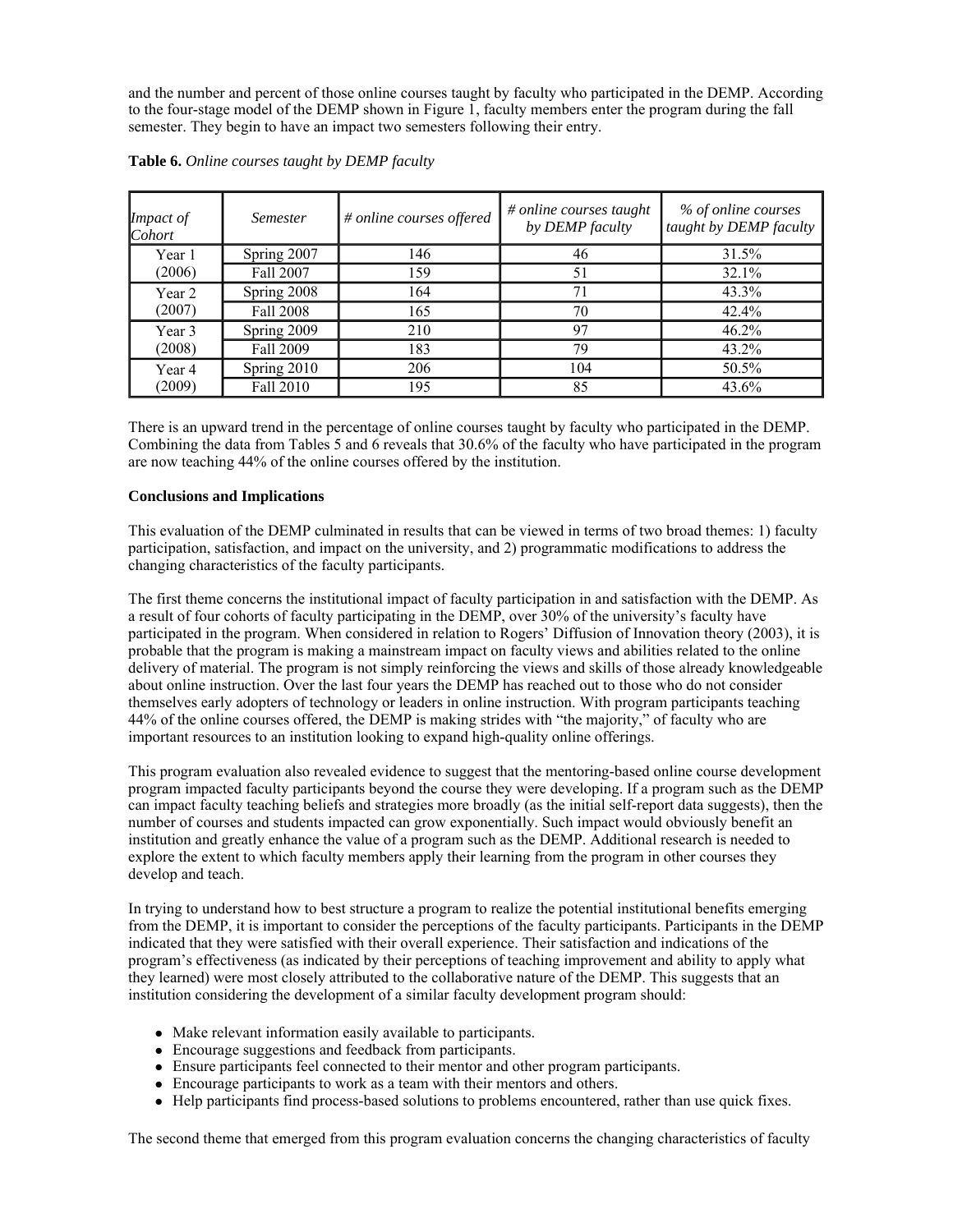considering online teaching. Given that most of the innovators and early adopters of instructional technologies have likely already chosen to teach online and sought out opportunities to do so, institutions should expect that later groups of faculty interested in online teaching will be different. They may be reluctantly testing the online waters and have different needs from those faculty members who have already been teaching online or have a favorable view of online instruction. Administrators and staff involved with programs to assist faculty with online course development will need to understand how these faculty members are different and consider how they can best accommodate their needs.

Findings from this program evaluation suggest that respondents from the DEMP's Year 4 Cohort differed from those in the Year 1-3 Cohort in some interesting ways. Although they were not necessarily younger, respondents in the Year 4 Cohort were newer to teaching at the university level. They were also less likely to consider themselves to be early adopters of technology, which suggests that they may be less confident of their technological skills and its value in education.

As described in relation to Research Question #4, the program staff did make some modifications to the program in the fourth year to accommodate the changes they observed in the needs of faculty participants. These changes focused on expanding the online course site and incorporating more structure and accountability into the program. The expanded online course site appears to have had some influence on faculty respondents in the year four cohort, as they reported having benefited more from that material than previous program participants (as reported in Research Question #3). They also indicated that the DEMP exposed them to effective models of teaching for the online environment. Because these faculty do not consider themselves to be early adopters of technology, they may want or need additional resources and guidance through a more structured and supportive online course model.

The most recent report from the Sloan Consortium indicates that online education continues to grow and is central to many institutions' long-term strategic goals (Allen & Seaman, 2010b). Such growth will require more faculty members to teach online courses. In tight economic and recessionary times when funds for training and faculty development are sometimes reduced to relieve budgetary pressures, knowing that a program such as the DEMP has bottom-line benefits provides university decision makers with the information necessary to continue funding, and in the process, build quality faculty and online courses. An institution thus earns a distinct competitive advantage given the increasing number of students learning online.

#### **Limitations**

Like all research, this study has potential limitations. First, a survey was used and thus, there is a reliance on self-report data. Even though the protégés completed their surveys anonymously and asynchronously, selfreport has the potential to create a social-desirability bias because participants often want to respond in ways that make them look as good as possible. Respondents may further occasionally under-report behaviors deemed inappropriate by researchers and over-report behaviors viewed as appropriate. The nature of the survey and its electronic administration likely prevented participants in the current study from knowing the research questions or desired responses. While the possibility for this effect exists, the probability that it would impact the study's findings is relatively low.

Second, this study relied on the use of a single survey instrument, which creates the potential for mono-method bias. Because the study was longitudinal in nature, a survey was the most feasible means of efficiently collecting data from the protégés associated with multiple cohorts.

Third, this research was conducted at a single institution. Thus, the results may not be generalizable to other institutions. It should be noted, however, that this is a long-term evaluation of the results of the DEMP over four years – from its initial offering to its most recent implementation.

#### **References**

Allen, I. E., & Seaman, J. (2010a, January). *Learning on Demand: Online Education in the United States, 2009.* Babson Park, MA: Babson Survey Research Group.

Allen, I. E., & Seaman, J. (2010b, January). *Class Differences: Online Education in the United States, 2010.* Babson Park, MA: Babson Survey Research Group.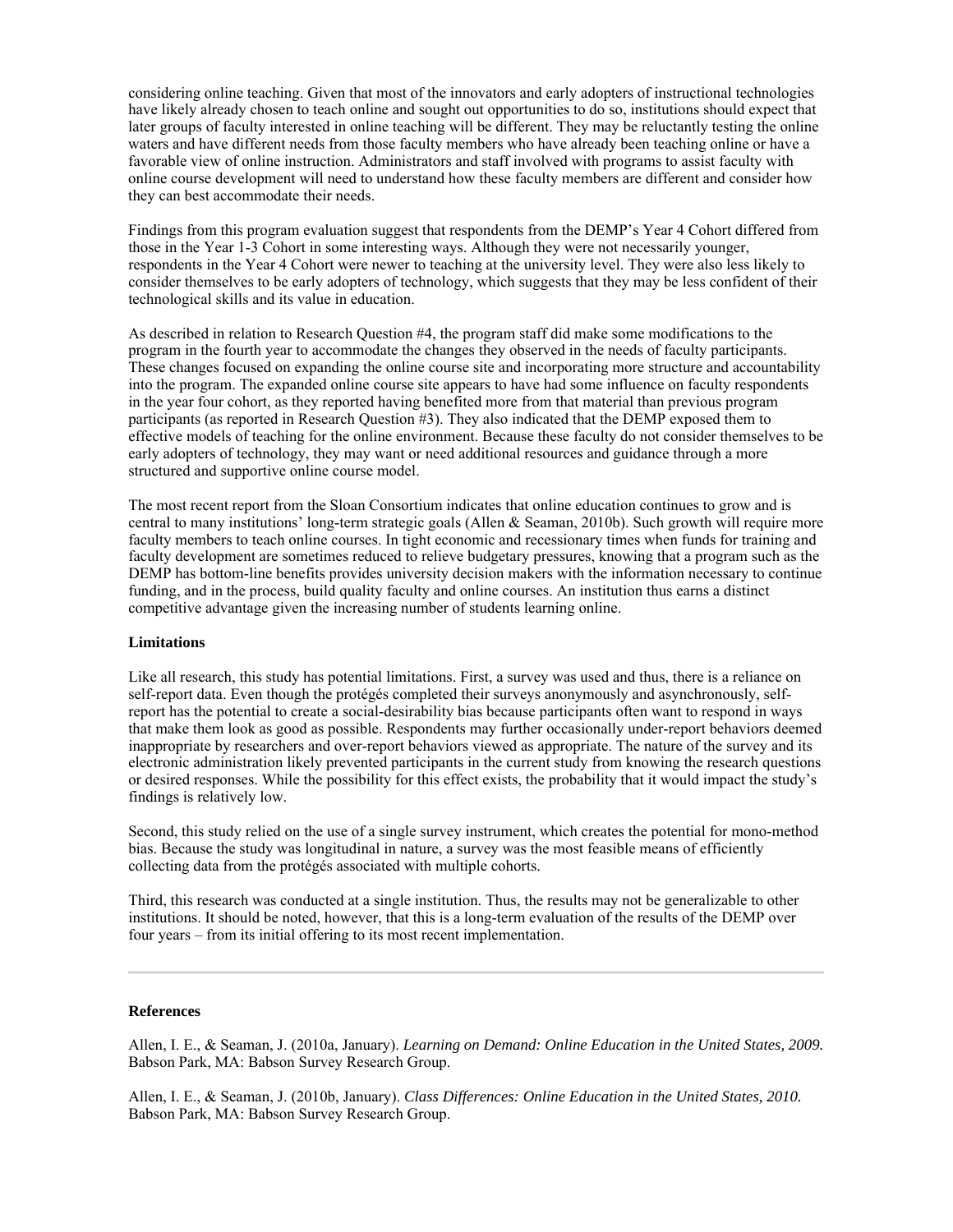Barczyk, C., Buckenmeyer, J., & Feldman, L. (2010). Mentoring professors: A model for developing quality online instructors and courses in higher education. *International Journal on E-Learning, 9*(1).

Bonk, C. J. (2001, May). *Online teaching in an online world.* Bloomington, IN: CourseShare.com. Retrieved from http://www.publicationshare.com/docs/faculty\_survey\_report.pdf

Giannoni, D.L., & Tesone, D.V. (2003). What academic administrators should know to attract senior level faculty members to online learning environments. *Online Journal of Distance Learning Administration, 6*(1). Retrieved from http://www.westga.edu/~distance/ojdla/spring61/giannoni61.htm

Goldstein, Naomi (2010). *The program manager's guide to evaluation (2nd Ed.).* Washington, DC: Office of Planning, Research and Evaluation, Administration for Children and Families, U.S. Department of Health and Human Services.

Gredler, M. E. (1996). *Program evaluation.* Englewood Cliffs, NJ: Prentice-Hall.

Institute for Higher Education Policy (2000, April). *Quality on the line: Benchmarks for success in Internetbased distance education.* Washington, D.C.

Hixon, E. (2008). Team-based online course development: A case study of collaborative models. *Online Journal of Distance Learning Administration, 11*(4). Retrieved from http://www.westga.edu/~distance/ojdla/winter114/hixon114.html

Jolliffe, A., Ritter, J., & Stevens, D. (2001). *The online learning handbook: Developing and using web-based learning.* London: Kogan Page.

Kang, S. (2001). Toward a collaborative model for the design of web-based courses. *Educational Technology, 41*(2), 22-30.

Knowles, E., & Kalata. K. (2007). A model for enhancing online course development. *Innovate, 4*(2). Retrieved from

http://www.innovateonline.info/pdf/vol4\_issue2/A\_Model\_for\_Enhancing\_Online\_Course\_Development.pdf

MarylandOnline (2006). *Quality Matters: Inter-institutional quality assurance in online learning*, available at: http://www.qualitymatters.org.

National Education Association (2000, June). *A survey of traditional and distance learning higher education members.* Washington, DC: Author.

North Central Association of Colleges and Schools, Higher Learning Commission (2007). *Best practices for electronically offered degree and certificate programs*. Retrieved October 14, 2010 from http://www.ncahlc.org/download/Best\_Pract\_DEd.pdf

Oblinger, D. G., & Hawkins, B. L. (2006). The myth about online course development: "A faculty member can individually develop and deliver an effective online course." *Educause Review, 41*(1) *,* 14-15.

Ooman-Early, J., & Murphy, L. (2009). Self-actualization and e-learning: A qualitative investigation of university faculty's perceived needs for effective online instruction. *International Journal on E-Learning: Corporate Government, Healthcare, & Higher Education, 8*(2), 223-240.

Palloff, R. M., & Pratt, K. (1999). *Building learning communities in cyberspace: Effective strategies for the online classroom.* San Francisco: Jossey-Bass.

Palloff, R. M., & Pratt, K. (2001). *Lessons from the cyberspace classroom: The realities of online teaching.* San Francisco: Jossey-Bass.

Puzziferro, M., & Shelton, K. (2008). A model for developing high-quality online courses: Integrating a systems approach with learning theory. *Journal of Asynchronous Learning Networks, 12*(3-4), 119-136.

Quade, E. S. (1982). *Analysis for public decisions (2nd Ed).* New York: Elsevier Science Publishing Company.